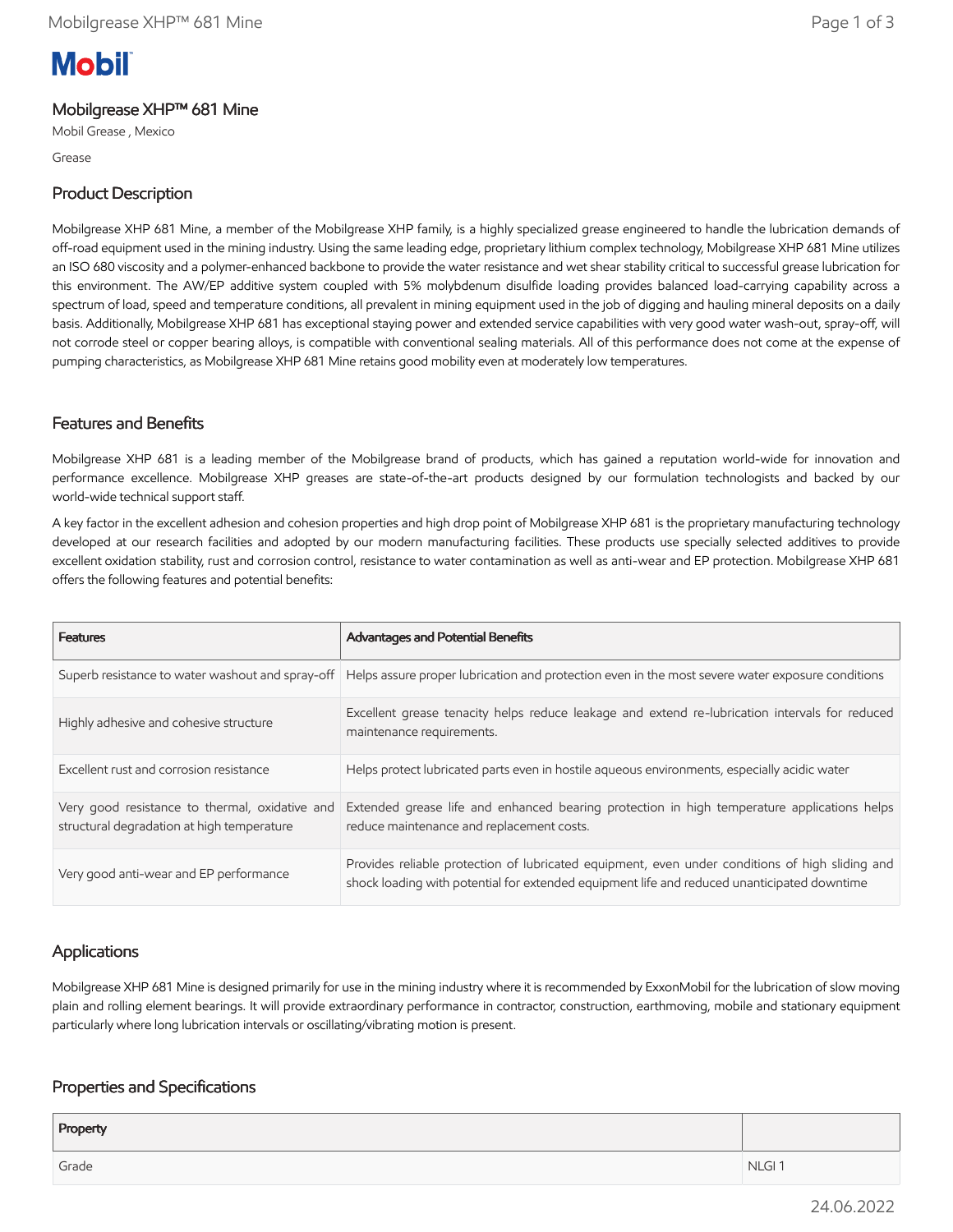Mobilgrease XHP™ 681 Mine **Page 2 of 3** 

| Property                                                                       |                 |
|--------------------------------------------------------------------------------|-----------------|
| Thickener Type                                                                 | Lithium Complex |
| Base Oil Viscosity of Greases @ 40 C, mm2/s, AMS 1697                          | 680             |
| Color, Visual                                                                  | Gray            |
| Copper Strip Corrosion, Rating, ASTM D4048                                     | 1A              |
| Corrosion, Bearing, Rating, ASTM D1743                                         | <b>PASS</b>     |
| Dropping Point, °C, ASTM D2265                                                 | 280             |
| Four-Ball Extreme Pressure Test, Load Wear Index, kgf, ASTM D2596              | 91.5            |
| Four-Ball Extreme Pressure Test, Weld Load, kgf, ASTM D2596                    | 620             |
| Four-Ball Wear Test, Scar Diameter, 40 kg, 1200 rpm, 1 h, 75 C, mm, ASTM D2266 | 0.5             |
| Oil Separation, 24 h @ 25 C, mass%, ASTM D1742                                 | $\overline{2}$  |
| Oxidation Stability, Pressure Drop, 100 h, kPa, ASTM D942                      | 20.7            |
| Penetration Consistency Change, Roll Stability, %, ASTM D1831                  | $+10$           |
| Penetration, 60X, 0.1 mm, ASTM D217                                            | 325             |
| Penetration, Worked, Change from 60X to 100,000X, 0.1 mm, ASTM D217            | $+10$           |
| US Steel Mobility @ 20 F, g/min, AMS 1390                                      | 11              |
| Water Resistance, 3 h @ 90 C, Rating, DIN 51807-1                              | $\Omega$        |
| Water Sprayoff, Loss, %, ASTM D4049                                            | 38.7            |
| Water Washout, Loss @ 79 C, wt%, ASTM D1264                                    | 2.5             |

#### Health and safety

Health and Safety recommendations for this product can be found on the Material Safety Data Sheet (MSDS) @ [http://www.msds.exxonmobil.com/psims](http://www.msds.exxonmobil.com/psims/psims.aspx) /psims.aspx

All trademarks used herein are trademarks or registered trademarks of Exxon Mobil Corporation or one of its subsidiaries unless indicated otherwise.

04-2021 ExxonMobil Mexico, S.A. de C.V. Poniente 146 No. 760 Col. Industrial Vallejo C.P. 02300 Mexico, Ciudad de Mexico

(01 52) 55 5-333-9602 (01 52) 1-800-90-739-00

Typical Properties are typical of those obtained with normal production tolerance and do not constitute a specification. Variations that do not affect product performance are to be expected during normal manufacture and at different blending locations. The information contained herein is subject to change without notice. All products may not be available locally. For more information, contact your local ExxonMobil contact or visit [www.exxonmobil.com](http://www.exxonmobil.com/)

ExxonMobil is comprised of numerous affiliates and subsidiaries, many with names that include Esso, Mobil, or ExxonMobil. Nothing in this document is intended to override or supersede the corporate separateness of local entities. Responsibility for local action and accountability remains with the local ExxonMobil-affiliate entities.